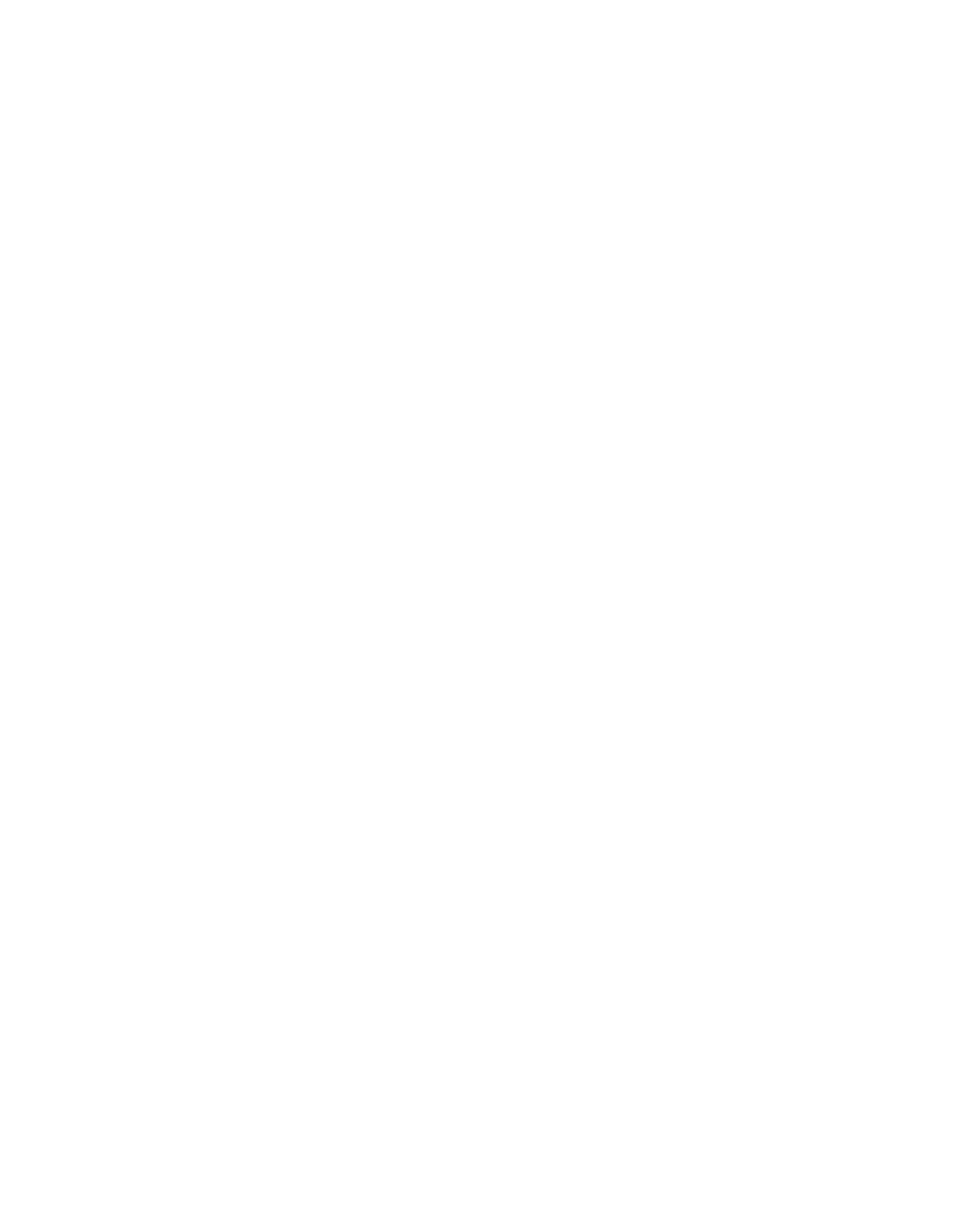| <b>TEAM MEMBERS</b>          | CITY, STATE                  |
|------------------------------|------------------------------|
| Levi Walls                   | Seward, PA                   |
| Judy A. Shomo                | Johnstown, PA                |
| Vicki Stelma                 | Indiana, PA                  |
| Ryan Long                    | Indiana, PA                  |
| Mike Weaver                  | Indiana, PA                  |
| <b>Steve Bielak</b>          | Natrona Heights, PA          |
| Jayson Reppard               | Ford City, PA                |
| <b>Mike Minnick</b>          | Indiana, PA                  |
|                              |                              |
| Tabitha Conrad               | Indiana, PA                  |
| Lori Smith                   | Indiana, PA                  |
| Candice Lockard              | Indiana, PA                  |
| Kathy Trevorrow              | Indiana, PA                  |
| Megan Learn                  | Home, PA                     |
| Erica Aiken                  | Indiana, PA                  |
| Jennifer Wally Blystone      | Indiana, PA                  |
| Amy Mottin                   | Ebensburg, PA                |
|                              |                              |
| Ray Blystone                 | Indiana, PA                  |
| Matt Aiken<br>Jeffrey Duffee | Indiana, PA<br>Indiana, PA   |
| <b>Ed Marcozzi</b>           | Indiana, PA                  |
|                              |                              |
| Kristin Zack                 | Homer City, PA               |
| Keith Zack                   | Homer City, PA               |
| Molly Zack                   | Homer City, PA               |
| Cordelia Zack                | Homer City, PA               |
|                              |                              |
| David P. Krupa<br>Al Lockard | Nanty Glo, PA<br>Indiana, PA |
|                              |                              |

Adam Stiffler Homer City, PA